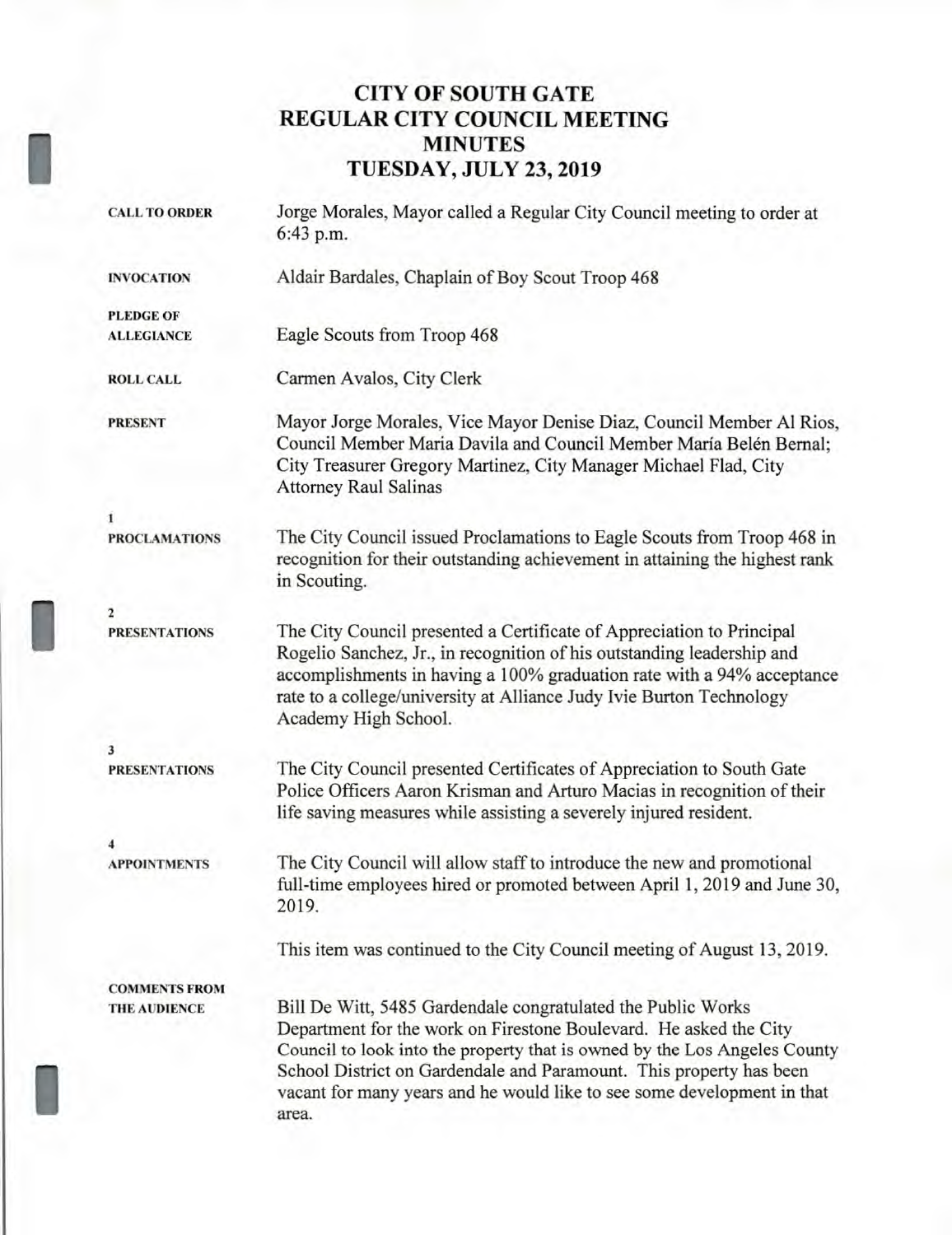# **COMMENTS FROM**

**THE AUDIENCE CONT'D** Gabriela Cid, Congresswomen Nanette Barragan updated the community Central Metal Inc. located in Walnut Park and the process to try to clean the contaminated soil in the area. On August 9<sup>th</sup> the Congresswomen will be hosting a Senior Health Fair at the Carson Community Center. She also stated that South Gate is one of the hardest areas to count for the upcoming Census and the Congresswomen is trying to commit more resources assist with the count.

> Virginia Johnson, 5751 McKinley Avenue stated that Cristina Garcia, Assembly Member was doing a good job fighting for the people and is disappointed local Mayors for spending so much money on parties that they call conferences. This conference was held in Hawaii and California had the largest showing of Mayors in the United States.

> John Montalvo, 9815 Virginia Avenue thanked the City Attorney for assisting with the Boy Scouts recognition today and thanked Council for supporting Relay for Life. Mr. Montalvo knows that there are grants out there for Veterans and would like to see this money benefit South Gate. He would like to see more funding going towards the security in the Parks.

Henry Gonzalez, 10210 Alexander Avenue shared his support and involvement with Boy Scouts. Mr. Gonzalez spoke about Esperanza Holguin and her work in the City.

Lenard, 9601 Bowman spoke about a tree stump in front of his house.

Alice Cueto, 2911 Willow Place agrees with Virginia Johnson and stated that the Mayors Conference is a waste of tax funds. She spoke about an email she received on July 14<sup>th</sup> that was sent by the Police Department and how it made her feel unsafe.

Julie Hernandez Chan, Hollydale and Weaver Libraries she thanked everyone for the successful grand reopening of the Hollydale Library.

#### **REPORTS AND COMMENTS**

**FROM CITY OFFICIALS** Randy Davis, Chief of Police responded to the comments regarding the email and assumed it is in regards to enforcing immigration laws. He assured the public that the operations of the Police Department have not changed in any way. The reason for the posting on the website was due to concerns from residents which they assumed South Gate Police were pulling over people to ask them their immigration status. All the crimes that were mentioned tonight are still enforced by the Police Department.

I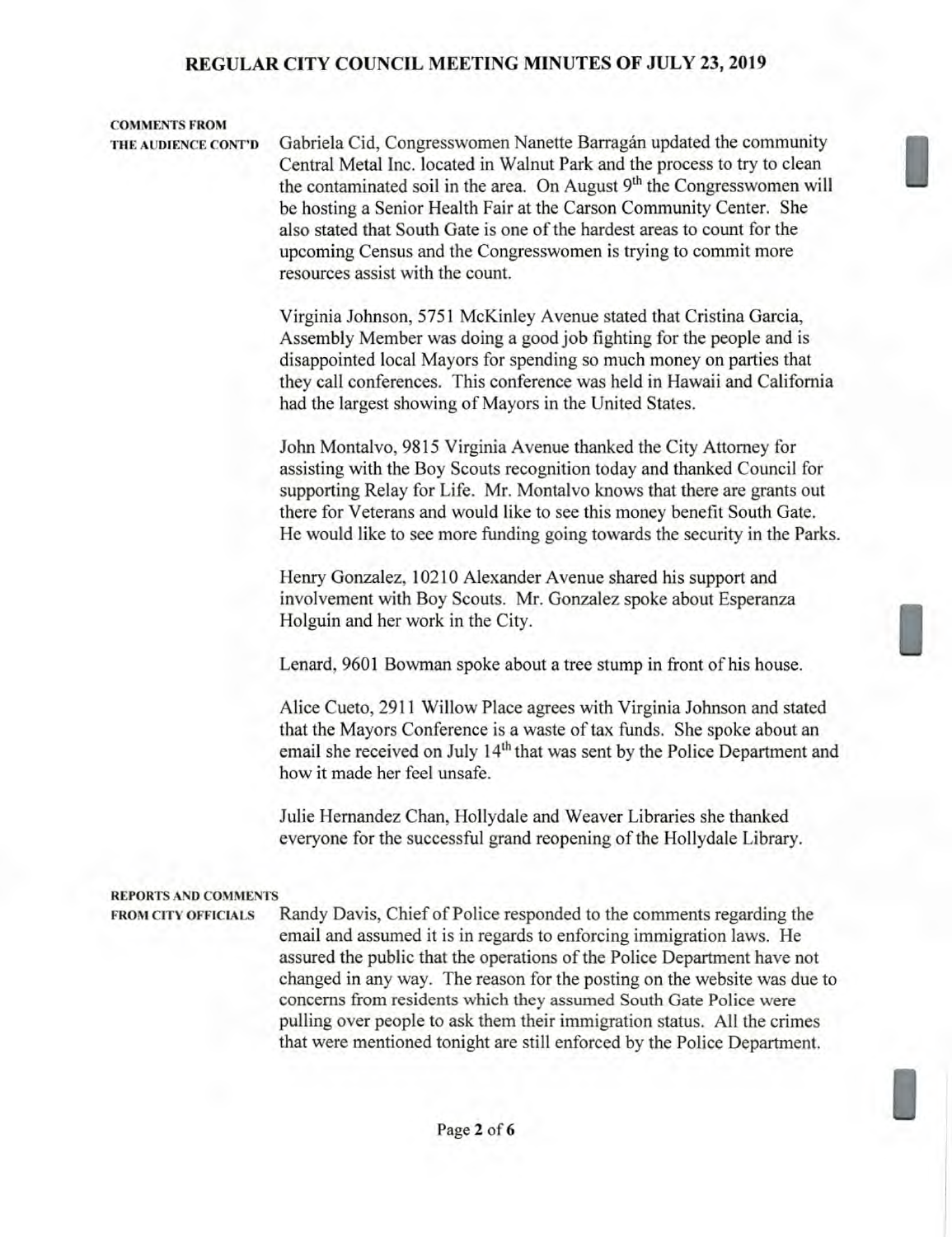**REPORTS AND COMMENTS FROM CITY OFFICIALS** 

**CONT'D** Raul F. Salinas, City Attorney spoke about Dr. Frank Mesa who was one of the people that tonight's City Council will adjourn in memory of.

> Carmen Avalos, City Clerk reminded everyone that if they have open committees the 460s are due next week. Also, the County has sent out an email to the elections officials letting us know that estimates on the cost of the election will not be available until after August  $5<sup>th</sup>$ .

Greg Martinez, City Treasurer spoke on some of the challenges that Boy Scouts must overcome to reach Eagle Scouts.

Council Member Rios stated that there will be an art festival at the Los Angeles River in South Gate July  $27<sup>th</sup>$ . He stressed how important the Census is and how South Gate will be getting a kiosk to assist with the counting. The election is coming in March and he believes that East Los Angeles College will be a voting center at the main campus.

Council Member Bernal said that earlier this week she and Council Member Davila attended the nonprofit workshop that was held by the SELA Collaborative. The workshop focused on compliance. She congratulated the Chamber of Commerce on their installation of officers and continued hard work for the community.

Council Member Davila attended ICA conference, the Relay for Life, the employee's barbeque and the SELA Collaborative.

Vice Mayor Diaz attended the Assembly member's coffee. She met with several community partners to discuss supporting robotic teams in our community. She will be taking two youths from the City of South Gate to the US Conference of Mayors Youth Summit. One student from Legacy High School and one student from South Gate High School.

Mayor Morales attended the Grand Reopening of the Hollydale Library and encouraged everyone to visit. He also mentioned a new Greek Restaurant opening in Hollydale.

**RECESS** The City Council recessed at 8:28 p.m. and reconvened at 8:36 p.m., with all Members of Council present.

I

**CONSENT CALENDAR** Agenda Items 5, 6, 7, 8, and 12 are were unanimously approved by motion of Council Member Davila and seconded by Vice Mayor Diaz. Items 10 and 11 were pulled for discussion.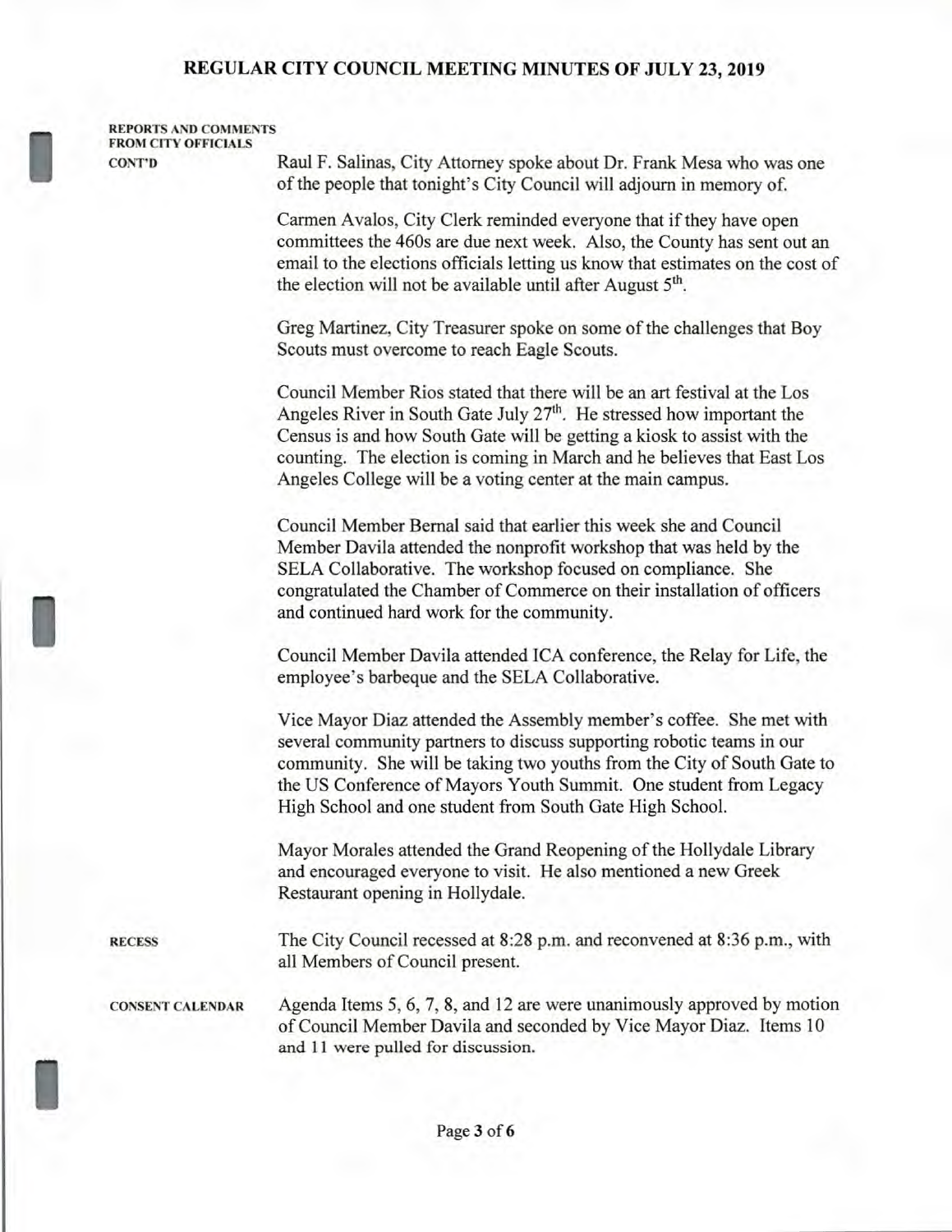| 5<br><b>APPOINTMENTS</b> | The City Council unanimously adopted Resolution No. 7873 entitled - A<br>Resolution of the City Council of the City of South Gate, California,<br>amending Resolution No. 6454 (Salary Resolution and Position<br>Classification Plan) to create the job specification for the position of<br>Executive Assistant to the Police Chief in the Police Department and to<br>update the appropriate salary pay table during Consent Calendar.                                   |
|--------------------------|-----------------------------------------------------------------------------------------------------------------------------------------------------------------------------------------------------------------------------------------------------------------------------------------------------------------------------------------------------------------------------------------------------------------------------------------------------------------------------|
| 6                        |                                                                                                                                                                                                                                                                                                                                                                                                                                                                             |
| <b>HOUSING</b>           | The City Council unanimously adopted Resolution No. 7874 entitled - A<br>Resolution of the City Council of the City of South Gate, California,<br>authorizing application, submittal and receipt of Senate Bill No. 2<br>(Atkins), Planning Grants Program funds through the Department of<br>Housing and Community Development for the preparation of plans and<br>processes to streamline housing approvals and accelerate housing<br>production during Consent Calendar. |
| 7                        |                                                                                                                                                                                                                                                                                                                                                                                                                                                                             |
| <b>TRANSIT SERVICES</b>  | The City Council unanimously approved A and B during Consent<br>Calendar.                                                                                                                                                                                                                                                                                                                                                                                                   |
|                          | Adopted Resolution No. 7875 entitled - A Resolution of the City<br>a.<br>Council of the City of South Gate, California, approving the City<br>of South Gate Transit Services Division Title VI Program Update<br>(Program Update) for the GATE Fixed Route Services, effective<br>July 23, 2019; and                                                                                                                                                                        |
|                          | b.<br>Directed staff to submit and implement the Title VI Program<br>Update.                                                                                                                                                                                                                                                                                                                                                                                                |
| 8                        |                                                                                                                                                                                                                                                                                                                                                                                                                                                                             |
| <b>TREE TRIMMING</b>     | The City Council unanimously approved A and B during Consent<br>Calendar.                                                                                                                                                                                                                                                                                                                                                                                                   |
|                          | Approved Amendment No. 1 to Contract No. 3243 with West<br>a.<br>Coast Arborist, Inc., extending the term of the contract from<br>August 1, 2019 through July 31, 2020 and increasing the contract<br>amount by \$515,000 for Citywide Tree Maintenance Services; and                                                                                                                                                                                                       |
|                          | b.<br>Authorized the Mayor to execute Amendment No. 1 in a form<br>acceptable to the City Attorney.                                                                                                                                                                                                                                                                                                                                                                         |
| 9                        | This item was removed from the Agenda.                                                                                                                                                                                                                                                                                                                                                                                                                                      |
|                          |                                                                                                                                                                                                                                                                                                                                                                                                                                                                             |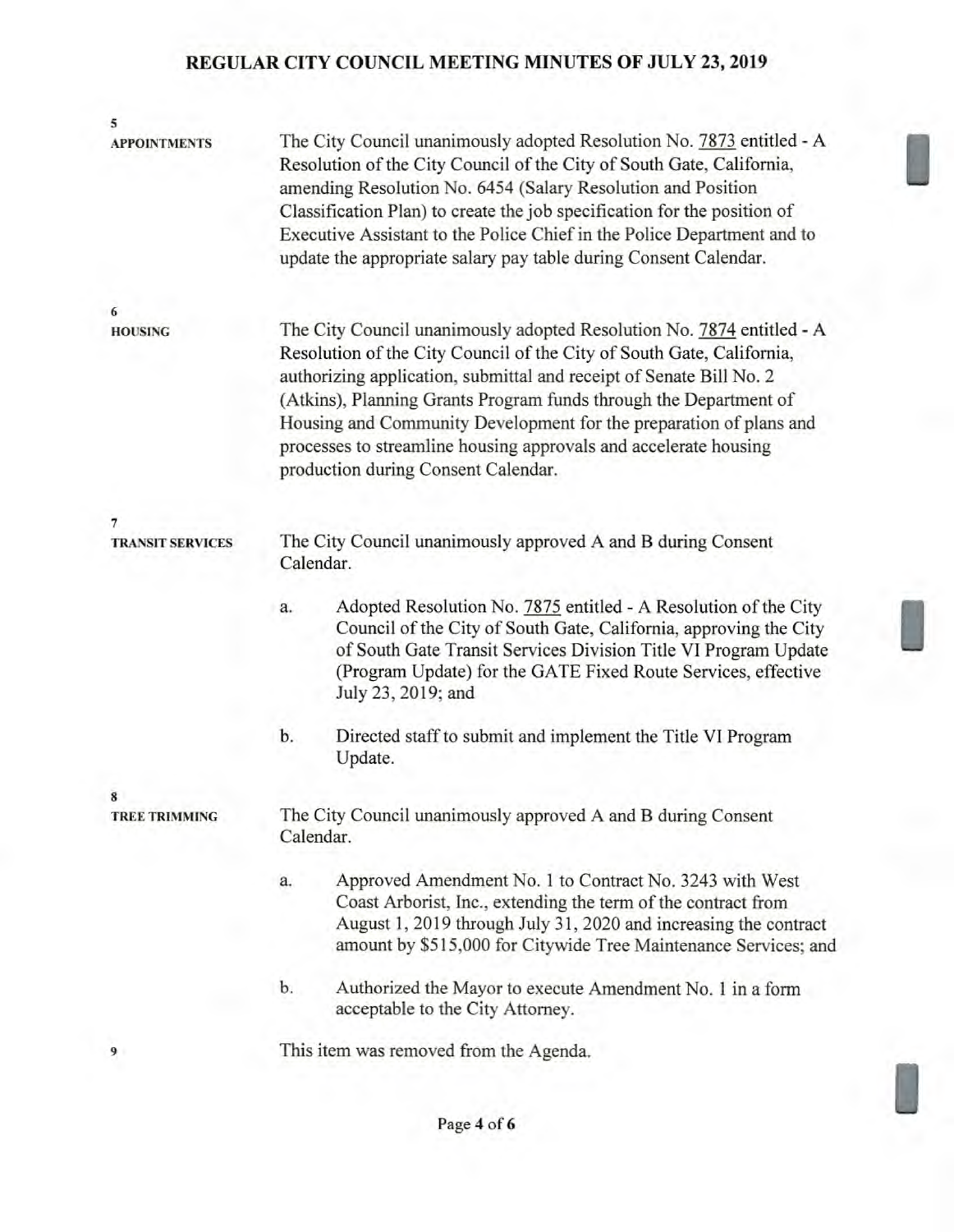**10 SKY LIGHT** 

**REPLACEMENT** The City Council unanimously approved A and B by motion of Council Member Bernal and seconded by Council Member Davila.

- a. Approved an Agreement (Contract No. 3545) with Inter-Sky Custom Skylights & Daylighting, Inc., for the construction of the Sports Center Roof Skylight Panel Replacement, City Project No. 586-ARC (Project), in an amount not-to-exceed \$355,030;
- b. Transferred \$90,000 from the Building & Infrastructure Maintenance Fund, Account No. 524-460-61-9100 to Project Account No. 311-790-61-9460 to fully fund the Project;
- c. Authorized the Mayor to execute the Agreement in a form acceptable to the City Attorney;
- d. Approved the Notice of Exemption (NOE) for the construction of the Project; and
- e. Directed the City Clerk to file the NOE with the Los Angeles County Registrar-Recorder's Office.

**SGJAA** The City Council considered receiving and filing a new Concession Agreement with the South Gate Junior Athletic Association to provide food vending services to South Gate Park patrons, for a term of three years.

> A motion was made to incorporate the comments of the City Council and then as long as the contract is acceptable through the normal City contract process, Paul Adams, Parks and Recreation Director may approve the JAA Contract by Council Member Bernal and seconded by Mayor Morales.

**MINUTES** The City Council unanimously approved A, B, and C during Consent Calendar.

- a. Approving the Regular Meeting and Special Meeting minutes of June 25, 2019;
- b. Approving the Special Meeting minutes of July 2, 2019; and
- c. Approving the Regular Meeting and Special Meeting minutes of July 9, 2019.

**11** 

**12**